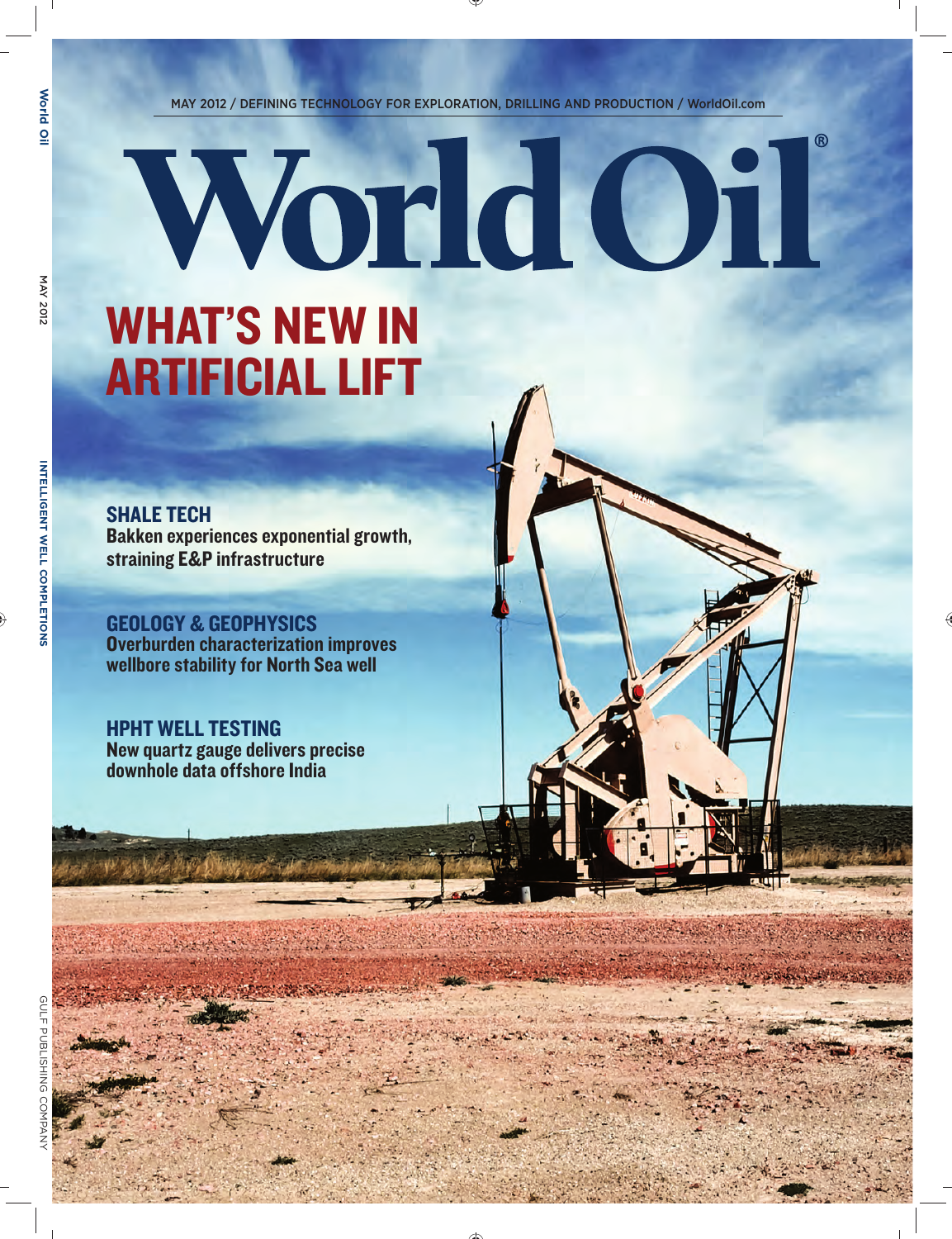Originally appeared in  $\bf{World~Oil}^{\circ}$  MAY 2012 issue, pg 54-67. Posted with permission.

# THREE **FORKS** Infrastructure, takeaway woes ONLY THREATS TO HIGH ACTIVITY SHALETECHT<br>BAKKEN

**SEE JIM REDDEN, Contributing Editor** 

Apart from an implausible oil price collapse, the only potential sidetracks to the continuation of unbridled exploration and production in the Bakken/Three Forks shale plays are an overwhelmed infrastructure and ever-growing logjams in moving production from fields to refineries.

Industry and governmental officials, alike, warn that the besieged Bakken infrastructure may soon be completely overpowered. In an area where unemployment is a foreign statistic, oncebucolic ranch communities overnight have found themselves too heavily populated with incoming oilfield work to keep up with housing and other basic necessities. One service company executive described, as "dire," the infrastructure issues in North Dakota, epicenter of the roughly 2,000-sqmi inter-country play.

The pressure to wholly overhaul a transportation, facilities and services network caught offguard by the meteoric onslaught of people, rigs and other equipment is magnified by publicallyfunded enhanced oil recovery (EOR) investigations underway, to coax even more sweet crude from the organically rich, but low-permeability Bakken shale, and the underlying, more-porous Three Forks formation. In addition, the rosy future, of what has been portrayed as among the globe's fastest growing plays, is expected to be set in stone, once the U.S. Geological Survey (USGS) late next year releases results of a new assessment that promises to add considerably to an already world-class reserve base.

The North Dakota Pipeline Authority forecasts production to be upward of 730,000 bopd, by the end of next year, burying the now-record 546,000 bopd produced in January 2012. Until pipeline projects now on the books are in full operation, adding new production will further exaggerate a bottleneck that is forcing Bakken operators to discount prices.

Ron Ness, president of the North Dakota Petroleum Council, said the most recent state data show 153 million bbl of oil produced in 2011, from what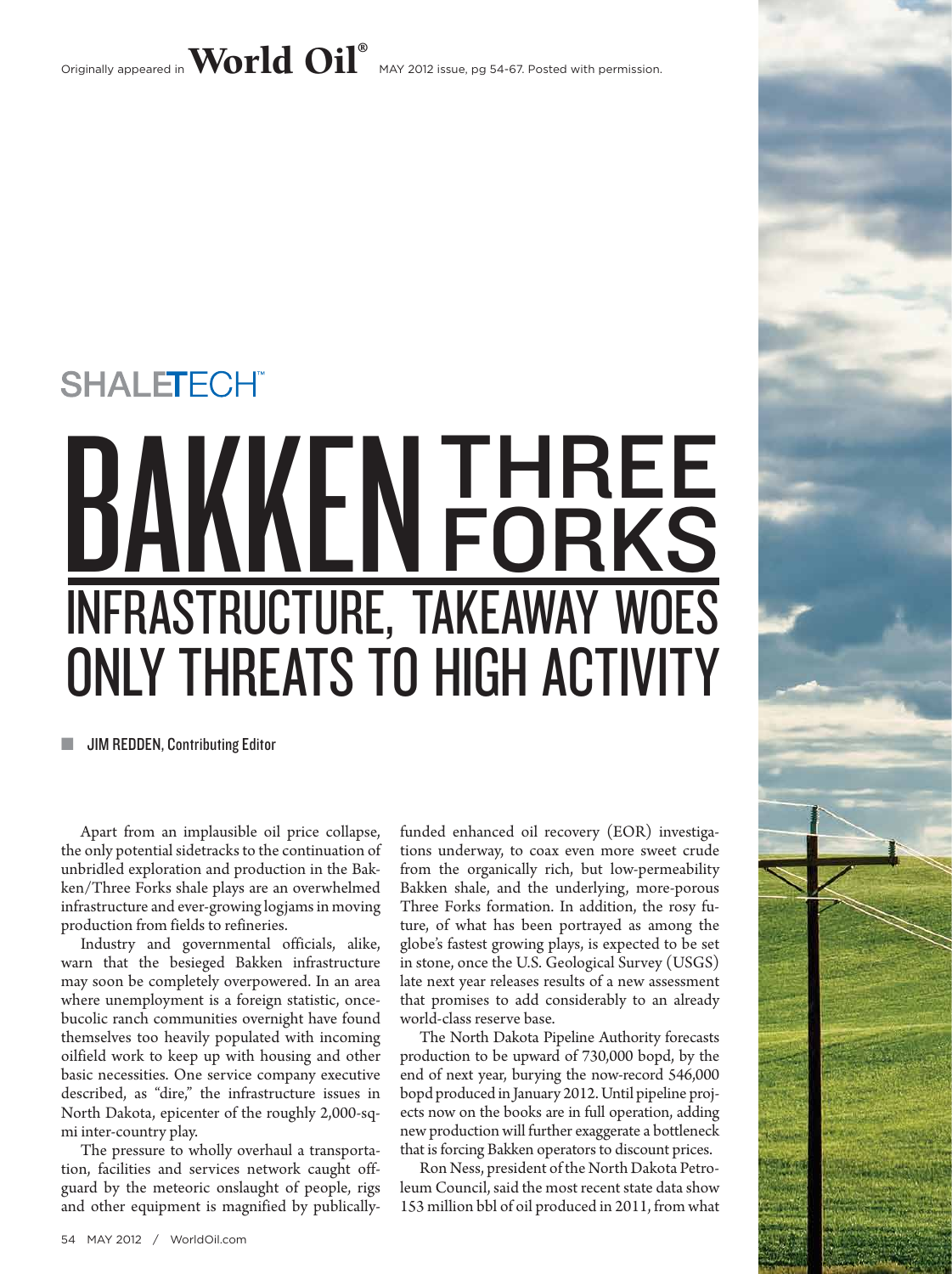A Continental Resources drilling location in North Dakota showing one of the 22 rigs the operator is running in the state and across the border into Montana. Courtesy of Continental Resources Inc.

World Oil / may 2012 55-2012 55-2012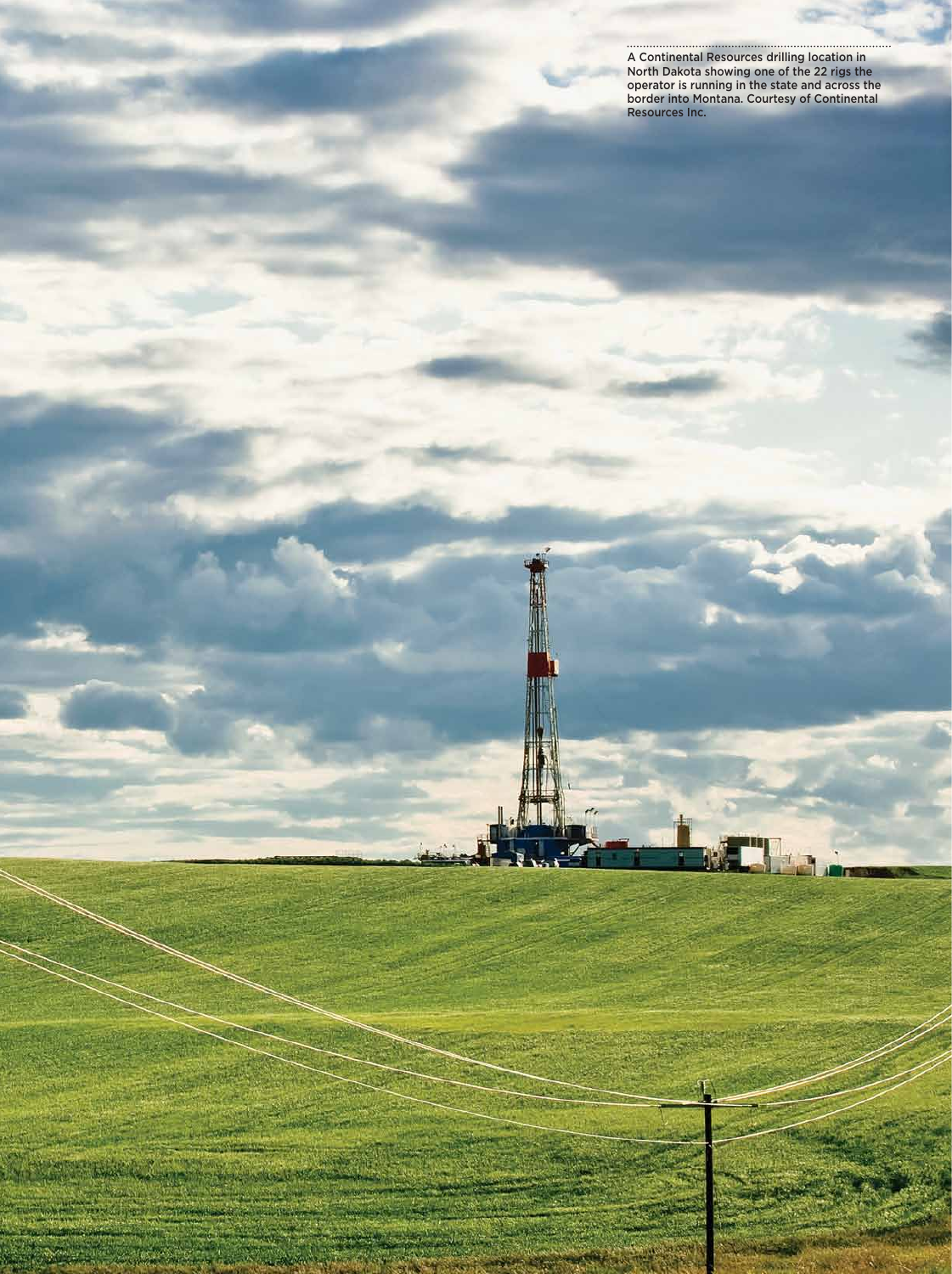is now the nation's third-largest producer behind Texas and Alaska, respectively. He added that natural gas production in the oil-dominant play also reached an all-time high of nearly 156 Bcf last year.

Ironically, a relatively sultry winter by North Dakota standards, in tandem with rapid deceleration in dry gas drilling, is credited, in no small part, with helping reach the record production rate. The steady stream of rigs that began exiting the gas plays early this year freed up crews to hydraulically frac the newly-drilled Bakken wells. North Dakota's fourth warmest winter since 1894 allowed operators to continue work without weather delays.

Ness said home-grown operators and a handful of international players drilled and completed a total of 1,200 new wells in North Dakota during 2011, many of which were drilled from increasingly popular multi-well pads. However, last year's tally is expected to pale, compared to the 2012 forecast. Owing to the pace of permits being issued, the DMR predicts a minimum of 2,000 new wells could be drilled by the end of 2012, while RigData predicts as many as 2,500 new well starts this year.

As of mid-April, 223 rigs were making hole within the liquids-rich Bakken/ Three Forks petroleum system. Of those, nearly all were drilling in North Dakota, which recorded 196 active rigs as of April 13, according to Baker Hughes, compared to 160 in the same period last year. The eastern Montana active rig tally jumped to 18 during the same period, an increase of eight over the previous year. Across the border, the Canadian Association of Oil Drilling Contractors said that as of April 17, nine rigs were drilling in the less-service-intensive Saskatchewan portion.

#### RE-ASSESSING RESERVES BASE

As presently delineated, the Bakken/ Three Forks shale play occupies roughly two-thirds of the 3,000-sq-mi Williston basin and spreads beneath most of western North Dakota, and eastern Montana, and into Saskatchewan and Manitoba.

Unlike the more-impermeable middle Bakken, where multi-stage horizontal completions are seen as requirements for maximum asset value, the lower and more recently delineated Three Forks/Sanish sands are higher in porosity and permeability values, and are said to deliver comparatively higher recovery rates.

 Estimates of how much recoverable oil actually resides in the Bakken complex have been across a very wide board since the last USGS assessment in 2008 pegged recoverable reserves at up to 4.3 billion bbl. In the four years since, estimates have swung widely, with long-time Bakken pacesetter Continental Resources estimating the play holds potentially recoverable oil and gas reserves of no less than 20 billion bbl and 4 Bcf, respectively.

The USGS hopes to put the matter to rest with an updated reserve assessment it began last October. The results are expected to be released by the fall of 2013.

U.S. Sen. John Hoeven (Republican – North Dakota) called for the new assessment, arguing that investors needed to know how long the intense drilling and production would continue before funneling dollars into rebuilding a sorely outmatched infrastructure. "There is a strong feeling in the oil patch that the recoverable reserves are substantially greater than what has been shown by the USGS," Hoeven said in an earlier release.

#### TAKEAWAY PROBLEMS MOUNT

The investments that Hoeven spoke of cannot come soon enough for companies, many of whom fear that until the infrastructure catches up, the industry is nearing the point where maintaining high activity levels will become unattainable. During last month's Platts Rockies Oil and Gas Conference in Denver, company executives spoke of deteriorating roadways that make it difficult to move equipment, and a housing crunch that is a crisis.

Dan Eberhart, CEO of oilfield services company Frontier Energy Group, told the Associated Press during the confer-

ence that infrastructure issues, particularly housing, had become "dire." "We've had to basically buy apartment complexes to put our people in. We've got campers around buildings. Housing is a giant, giant issue for us," Eberhart was quoted as saying.

The AP also quoted Mark Williams, Whiting Petroleum Corp. senior vice president of exploration and development, as saying that with the current infrastructure, the rig count would soon cap out at around 300 units. In February, the state stepped in, saying it would spend \$1 billion on western North Dakota roads and infrastructure projects.

By far, the most publicized headache for Bakken producers is getting oil to market without having to discount pricing. Overcapacity has created a severe bottleneck at the primary U.S. gathering hub in Cushing, OK, and forced Bakken crude to trade as much \$18/bbl less than WTI.

Many complain that President Barrack Obama's decision to forgo construction of the Keystone XL pipeline removed a potential artery for moving Bakken oil to southern refineries. A number of pipeline projects, including Oneok Partners' recently-announced 1,300-mi Bakken Crude Express Pipeline, have since been forwarded to bring production farther south and bypass the Cushing hub.

In the meantime, approximately 25% of all Bakken production is being moved by rail, according to a spokeswoman for BNSF Railway, who added that an aggressive expansion plan is underway, which will have nine BNSF trains running daily, carrying up to 730,000 bpd of Bakken crude, **Fig. 1.** Today, each of the



**Fig. 1.** A Burlington Northern Santa Fe train transports Bakken crude along a portion of the 1,000 mi of rail lines it operates in the Williston basin. Courtesy of BNSF Railway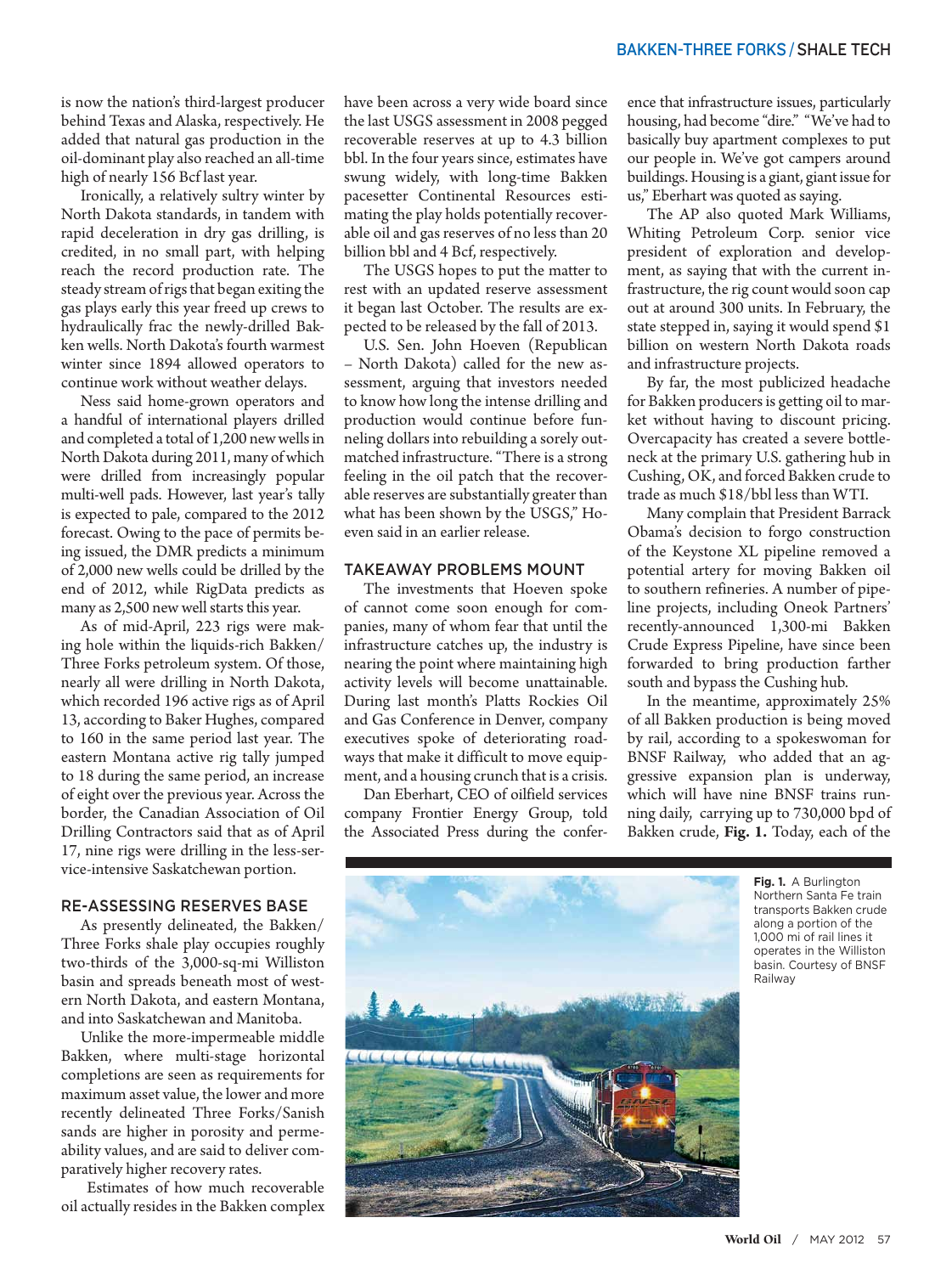railway's more than 100 weekly trains that traverse the Williston basin carries capacity of up to 81,000 bbl, she said.

The Canadian Pacific Railway, meanwhile, claims its delivery of Bakken crude has jumped an astonishing 2,500% since 2009 and now amounts to a high of 8.5 million bbl/year.

### INCREASING RECOVERY RATES

The current takeaway problems could be further aggravated, if the results of two publicly-funded investigations bear fruit. The federal and state-funded studies are looking at increasing the ultimate recovery rates of individual wells in the North Dakota portion of the Bakken/Three Forks shale play. North Dakota Bakken wells average ultimate recovery rates ranging from 500,000 to 900,000 bbl.

In late March, the University of North Dakota's Energy & Environmental Research Center (EERC), with funding from the U.S. National Energy Technology Laboratory (NETL), completed a nearly four-year geomechanical study aimed at increasing per-well recovery of Bakken wells. According to EERC, the study's objective was to optimize the success rate of horizontal drilling and hydraulic fracturing.

The study analyzed data from 360 cores of upper, middle and lower Bakken units that were cut from six USGS-defined Assessment Units, **Fig. 2.** Neither the EERC nor NETL has indicated when the results of the ongoing study will be released.

On the state level, the North Dakota Industrial Commission voted unanimously in mid-February to study the feasibility of using carbon dioxide  $(CO_2)$  to enhance oil recovery.

#### OPERATOR ACTIVITY UPBEAT

Infrastructure woes notwithstanding, most operators entered 2012 with plans for aggressive drilling and production programs. A sampling of select operators' 2011 results, and plans for 2012, shows no E&P slowdown on the foreseeable horizon.

**Continental Resources Inc.,** one of the widely acknowledged pioneers of the Bakken shale, acquired an additional 37,900 net acres from its majority-owned Wheatland Oil Inc. trust. The purchase also gave Continental interests in more than 1,000 gross wells with net proved reserves of 17 million boe.

As the largest leaseholder in the Bak-

ken, Continental held 901,000 net acres prior to the Wheatland acquisition, 72% of which are in North Dakota. The operator closed out the fourth quarter of 2011 with the completion of 61 gross wells with 54 in North Dakota and the remaining seven in Montana. Continental also said it planned to add up to 40 ECO-Pad multi-well drilling locations in its Bakken/Three Forks holdings between 2011 and 2012, **Fig. 3.**

**Hess Corp.** Chief Executive John Hess told the *Wall Street Journal* last October that the operator intends to triple its Bakken shale production over the next three years. At the end of 2011, Hess was producing 39,000 boed and plans to produce 60,000 boed by the end of this year, leading up to a 120,000-boed plateau in 2015. Hess was operating 15 rigs as of April 11, according to the DMR.

**Whiting Petroleum Corp.,** the third largest producer in North Dakota, holds 682,000 net acres in the Bakken/Three Forks petroleum system and is continuing to add to that position. During 2011, the company booked an estimated 45.1 MMboe of new Bakken and Three Forks proved reserves. During 2012, the operator plans to invest \$851.1 million to drill and complete 218 gross (124 net) wells in the Williston basin, representing 53% of its total annual budget. A majority of Whiting's 2012 activity will focus on pad drilling operations at its Sanish field and its Lewis & Clark/Pronghorn prospects.

**Brigham Oil and Gas LP,** which Statoil acquired in late 2011 in a \$4.4-billion transaction, holds some 375,800 net acres, most of which are in North Dakota. As of mid-April, the operator had 19 rigs drilling in North Dakota, but has not released its 2012 drilling plans.

**EOG Resources Inc.** holds 600,000 net acres in North Dakota's portion of the Bakken/Three Forks play and has a seven-rig development program underway, with plans to complete 60 net wells this year. According to its first-quarter 2012 investor presentation, at year-end 2011, EOG had booked 162 MMboe of proved reserves in the Bakken/Three Forks play.

**Marathon Oil Co.** holds 406,000 net acres in the North Dakota portion of the Bakken, and in December achieved record average production of approximately 24,000 net boed. The year-end 2011 production represented a more-than-70% increase over the 14,000 net boed the operator recorded a year earlier. As of Jan. 25, Marathon had 19 gross operated wells awaiting completion. The company is running seven rigs and plans to add an eighth in second-quarter 2012.



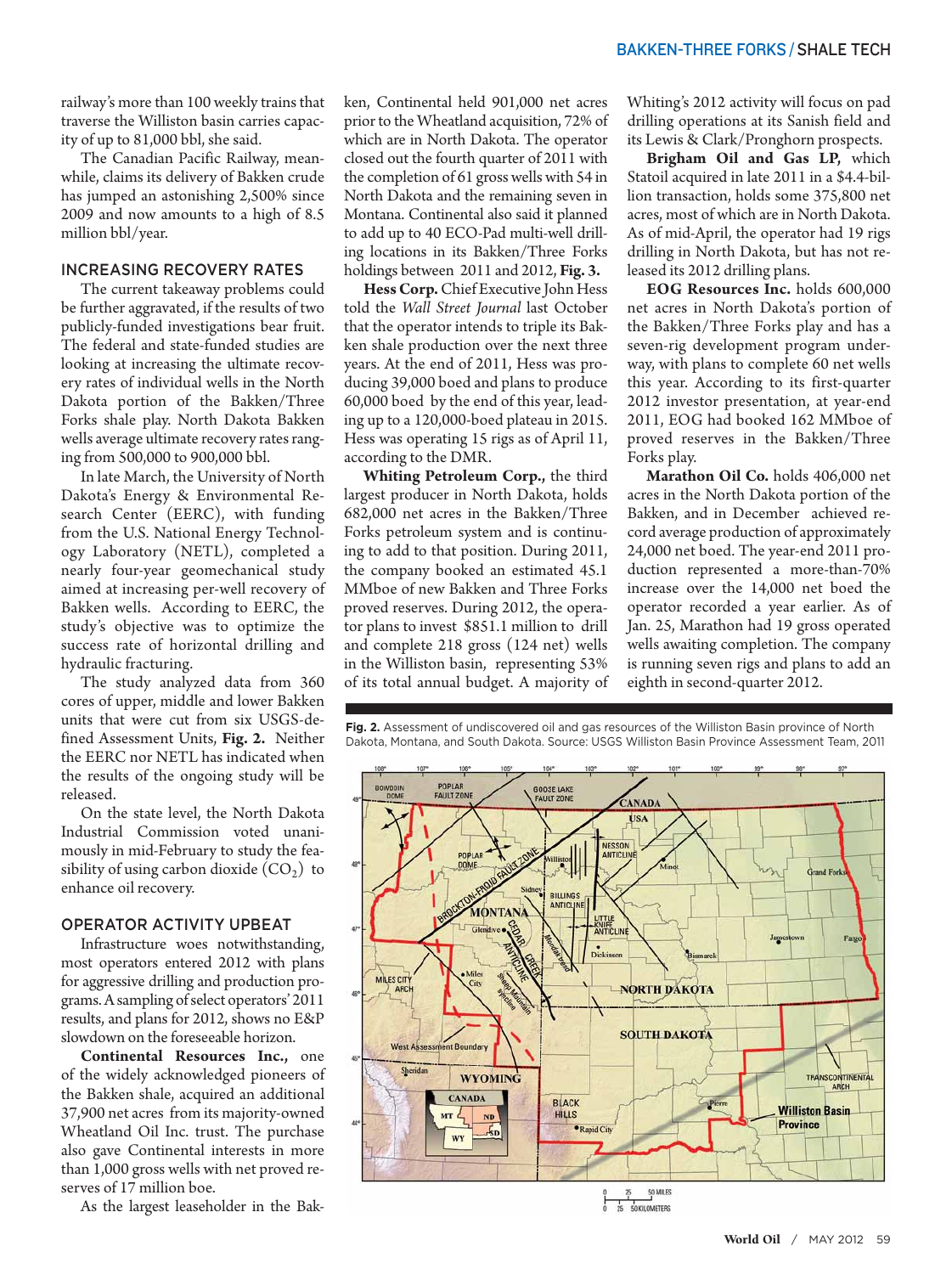**WPX Energy Inc.,** which cites Bakken shale development as having the highest incremental returns of any of its drilling programs, plans to spend upward of \$370 million this year in its North Dakota holdings. By late February, the operator's Bakken production had increased to 7,600 bopd after closing out 2011 with average production of some 6,400 bopd in the final quarter of 2011, a more than three-fold increase over the same period in 2010. The operator completed 25 gross wells in the Bakken last year.

**ConocoPhillips** holds 558,000 net acres in the Bakken, spread across North Dakota and Montana, where its 2011 average net production amounted to 17,000 boed. The major had six rigs working at the end of 2011 with plans to add four additional rigs this year. ConocoPhillips acquired **Burlington Resources Oil & Gas Co. LP** in 2006, which the North Dakota Industrial Commission listed as the operator for seven rigs drilling as of early April.

**Newfield Exploration Co.** of The Woodlands, TX, holds some 140,000 net acres in the Williston basin and 340,000 net acres in the Southern Alberta basin, many of which likewise target the Bakken, Sanish/Three Forks formations. To date, Newfield has drilled more than 40 successful Bakken and Sanish/Three Forks wells in the Williston, with production of approximately 7,000 boed.

**GEO Resources** Inc. holds 25,000 net-operated acres in northwestern Williams County, ND, and 8,200 net-operated acres in eastern Montana.

During fourth-quarter 2011, Geo Resources spudded six gross wells and completed four, including the Olson 1-21-16H that represented its first-ever well drilled in eastern Montana. The well averaged 300 boed in its first 30 days of production, prompting the operator to announce plans to drill additional Montana locations throughout this year.

**PetroBakken Energy Ltd.,** the predominant operator in the southern Saskatchewan portion of the Bakken, plans to drill 96 net wells this year from its 750 net Bakken light oil locations. The Canadian operator has 954 producing wells.

#### technology applications

Over the past year, Bakken operators employed a variety of new technologies that ran the gamut, from fostering better reservoir understanding to closed-loop solids processing.



**Fig. 3.** Producing wells on one of the 40 ECO-Pad drilling locations that Continental Resources intends to have in operation by the end of this year. Continental credits the technique with reducing costs as much as 10% per well. Courtesy of Continental Resources Inc.

Three Forks reservoir characterization technology. Schlumberger says its Rt Scanner triaxial induction service is helping operators in the more recently delineated and less-understood Three Forks formation more accurately compute hydrocarbon saturations and other reservoir properties.

Senior Petrophysicist Samer Alatrach said the technology allows Schlumberger analysts to deconvolve the true reservoir rock resistivity from the effects of the highly conductive shale laminae. The results of an Rt Scanner analysis give operators a way to effectively evaluate, on a well-by-well basis, the quality of the reservoir. "Tri-axial resistivities, when applied with gamma neutron spectral measurements through a suitable petrophysical model, more accurately describe the reservoir's near-wellbore saturation and have helped operators make better drilling and completion decisions," said Alatrach.

Hybrid intervention technology. In 2011, The Boots & Coots (a Halliburton Service), PowerReach hybrid intervention service continues to be used in the Bakken/Three Forks shale, where it debuted earlier in a multi-zone, hydrajetassisted fracture (HJAF), live well stimulation. According to its developers, the uniquely engineered technology combines the intrinsic benefits of both largediameter coiled tubing and jointed pipe in a single workstring for use in multi-frac and long-horizontal wellbores.

The intervention technology is used in tandem with Halliburton's SurgiFrac service that combines hydra-jetting and fracturing technologies for live-well interventions. According to Boots & Coots, the PowerReach technology has now been used on 10 Bakken/Three Forks wells, with one well completed to 37 frac stag**Fig. 4.** A winterized version of the Supreme Service & Specialty Co. Sand Dehydration Station (SDS), shown here at work in the Permian basin, will move to the Bakken/Three Forks play this year. Note the cloud, which illustrates the effectiveness of the built-in degasser to safely vent entrained gas. Courtesy of Supreme Service & Specialty Co.



es, and another that reached a maximum depth record of 20,332 ft.

Mobile closed-loop solids control system. During 2011, M-I SWACO said its dual-centrifuging, OptM-Izer mobile, closed-loop solids control system was employed on some 102 Bakken/Three Forks wells. Now in its third generation, the technology was engineered as a single-point dewatering and solids removal system for the wide range of flowrates encountered in the water and oil-base drilling fluid intervals, as well as the brinebased production zone.

Last year, the closed-loop system processed a cumulative 1.3 million bbl of